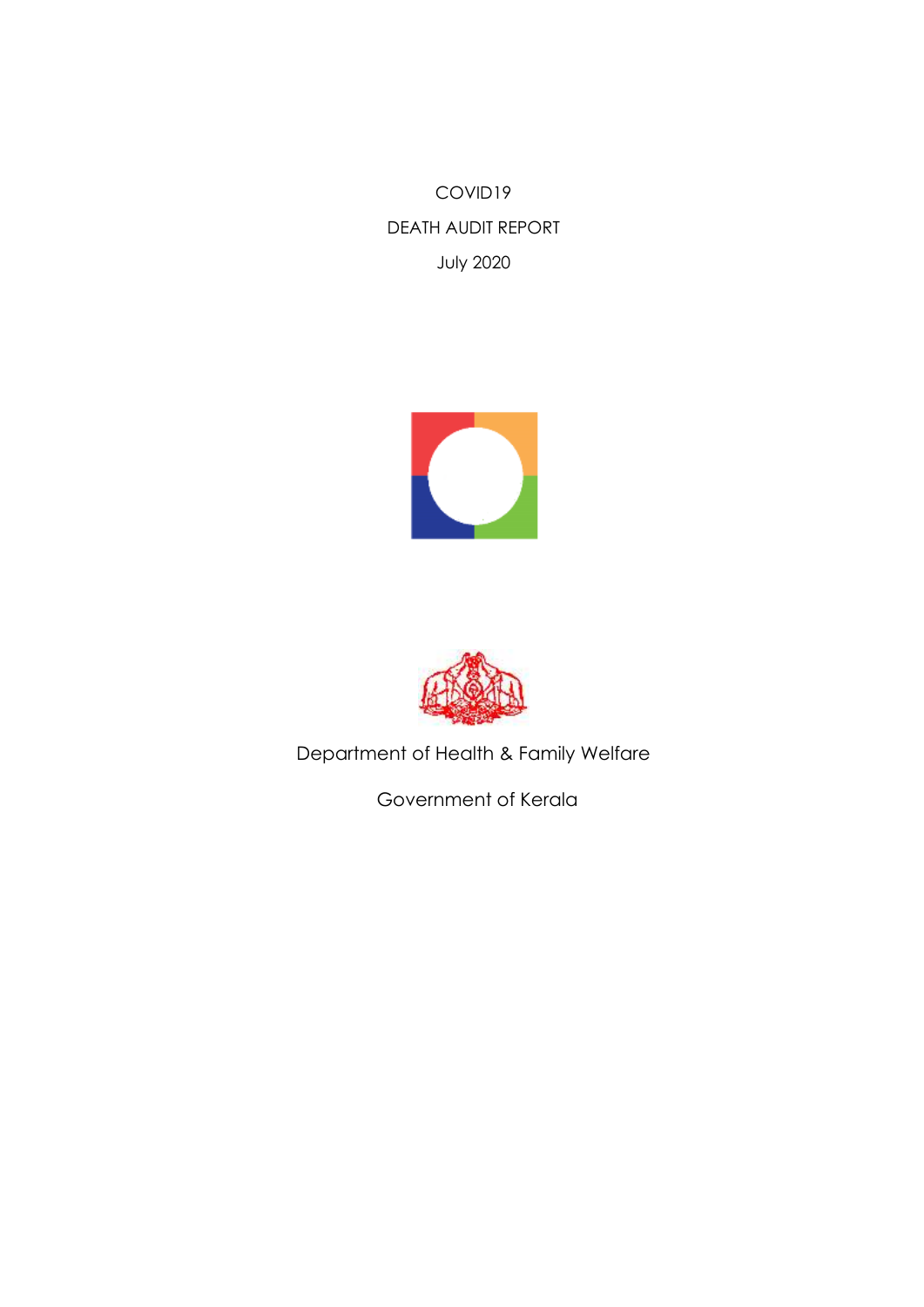This report gives the information regarding the deaths studied by the State Death Audit Committee.

In the next volume more analytical aspects shall be covered and complete document shall be published.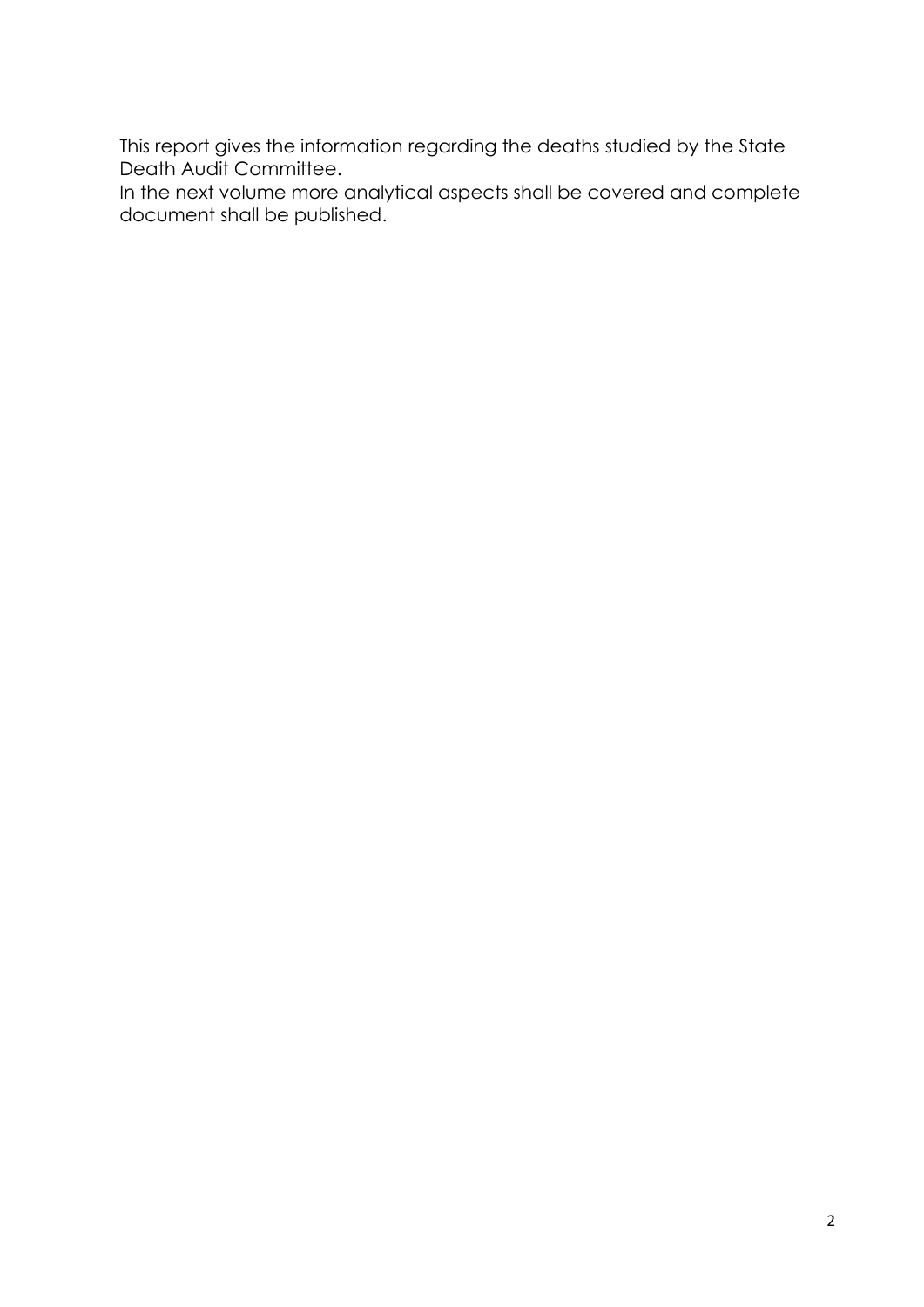#### **COVID-19 Death Audit Report of July (Audited on: 7th August 2020)**

#### **1. Overview**

The State Death Audit Committee met via Google meet on 7th August 2020 for auditing COVID 19 deaths till July 31st. The team audited 63 COVID-19 related deaths. Two deaths were from the month of June 2020 and is also considered in the analysis.

All 63 COVID related deaths considered for audit on date were lab confirmed cases. In 52 cases it was agreed that the underlying cause of death was COVID-19. In 4 cases decision is kept pending for post mortem findings as the cases were brought dead to the hospitals. Seven cases were Non- COVID deaths as the cause of death was ascertained to be terminal illness as Malignancy -3, Acute Myocardial Infarction -3 and Suicide -1. One COVID death was not included for analysis as the deceased was a native of Tamil Nadu state. Total number of COVID-19 deaths considered for analysis was 51 (2 deaths of June and 49 of July).

Deaths which occurred in patients with prolonged hospital stay or recurrent / multiple hospital admissions were opined to be indicative of hospital acquired infection.

Co-morbidities were found to be a major threat and most of them had multiple co-morbidities.

## **2. Methodology**

The methodology adopted for identifying the underlying cause of death was as per the following:

Definition of COVID-19 death

A COVID-19 death is defined for surveillance purposes as a death resulting from a clinically compatible illness in a probable or confirmed COVID-19 case, unless there is a clear alternative cause of death that cannot be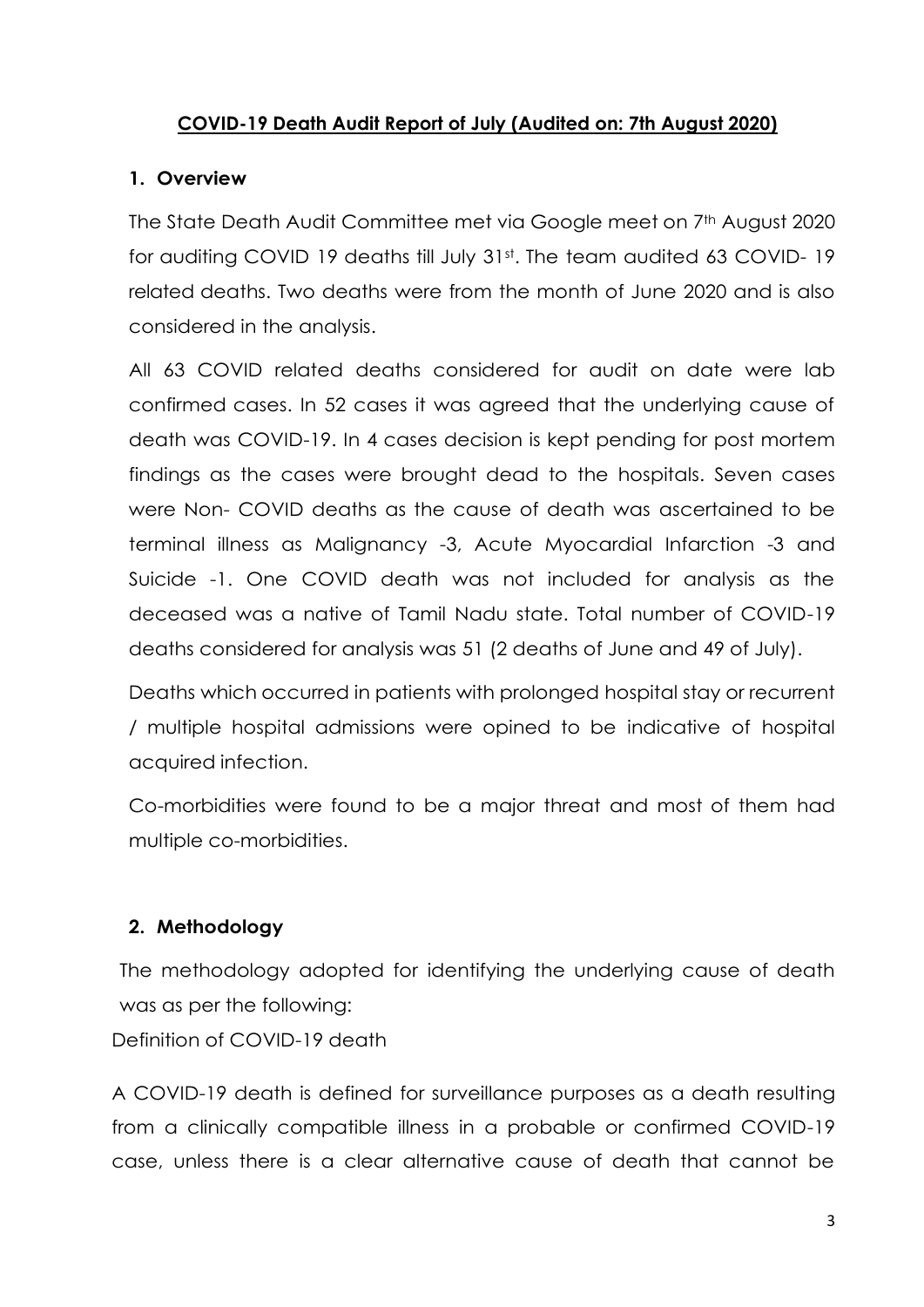related to COVID-19 disease (e.g. trauma). There should be no period of complete recovery between the illness and death.

Definitions based on International Statistical Classification of Diseases (ICD)

- An emergency ICD-10 code of 'U07.1 COVID-19, virus identified' is assigned to a disease diagnosis of COVID-19 confirmed by laboratory testing.
- An emergency ICD-10 code of 'U07.2 COVID-19, virus not identified' is assigned to a clinical or epidemiological diagnosis of COVID-19 where laboratory confirmation is inconclusive or not available.
- Both U07.1 and U07.2 may be used for mortality coding as cause of death.

In ICD-11, the code for the confirmed diagnosis of COVID-19 is RA01.0 and the code for the clinical diagnosis (suspected or probable) of COVID-19 is RA01.1.

# Reference

1) World Health Organization. COVID-19 Coding in ICD-10. <https://www.who.int/classifications/icd/COVID-19-coding-icd10.pdf>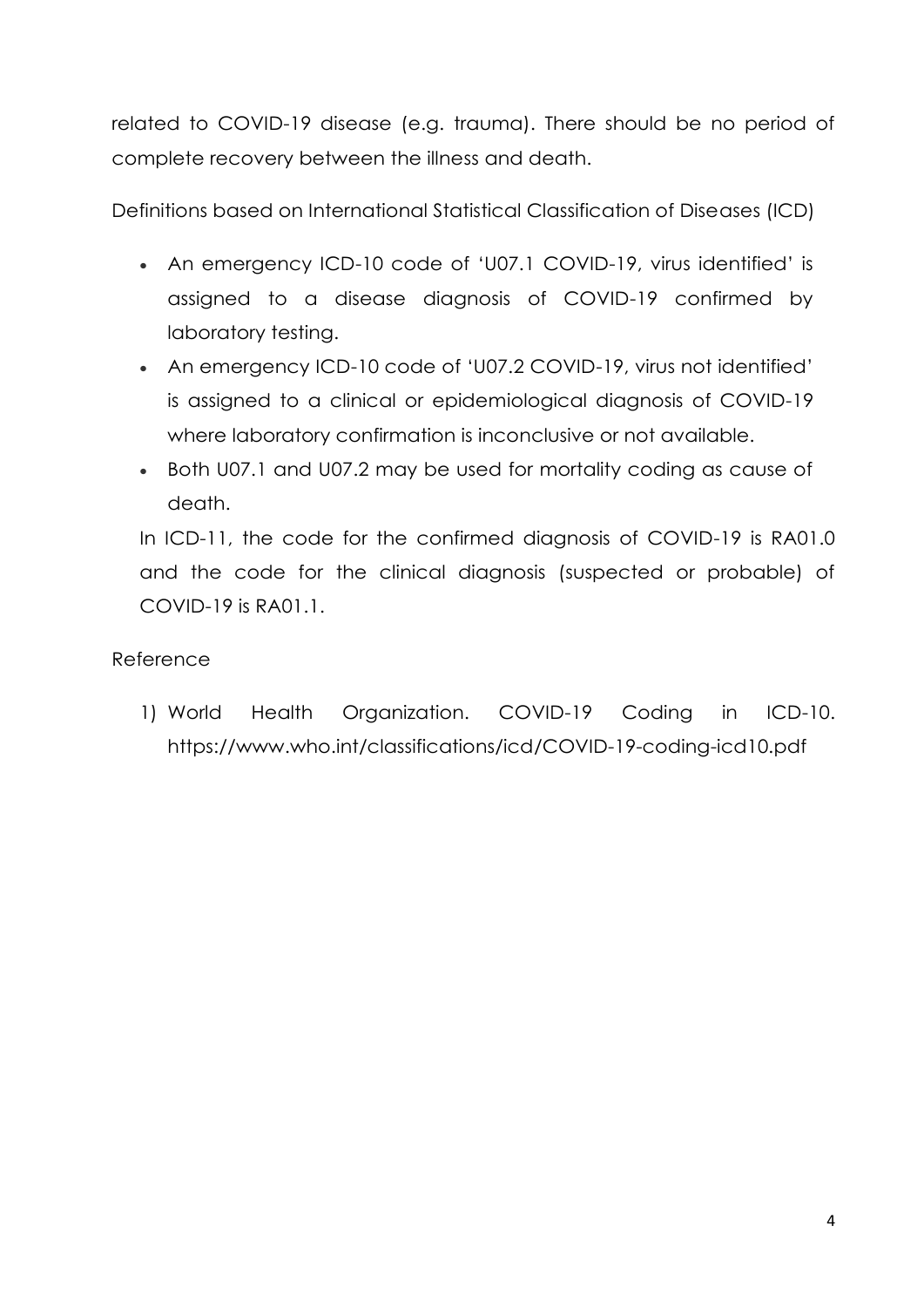|                | Total deaths where the underlying cause of death was   51                                    |    |  |  |  |  |  |
|----------------|----------------------------------------------------------------------------------------------|----|--|--|--|--|--|
|                | identified as COVID-19: (COVID-19 Deaths)                                                    |    |  |  |  |  |  |
| $\overline{2}$ | Total deaths where the underlying cause of death is not<br>$COVID-19*$                       |    |  |  |  |  |  |
| 3              | Total deaths where Post mortem reports are pending and<br>remains unclassified at the moment |    |  |  |  |  |  |
| 4              | Total COVID-19 deaths of Non-Kerala Natives*                                                 |    |  |  |  |  |  |
| 5              | Total COVID-related deaths audited for July<br>2020<br>(07.08.20)                            | 63 |  |  |  |  |  |

# **3. Summary of COVID-19 related deaths audited on 07.08.20**

\*Annexure-1

The results of the analysis of 51 COVID-19 deaths audited is given below.



20-39

# **4. Age distribution of the COVID-19 deaths**

 $0 - 19$ 

Maximum number of deaths in the age group 60-79 followed by 40-59 age group.

40-59

60-79

80 and above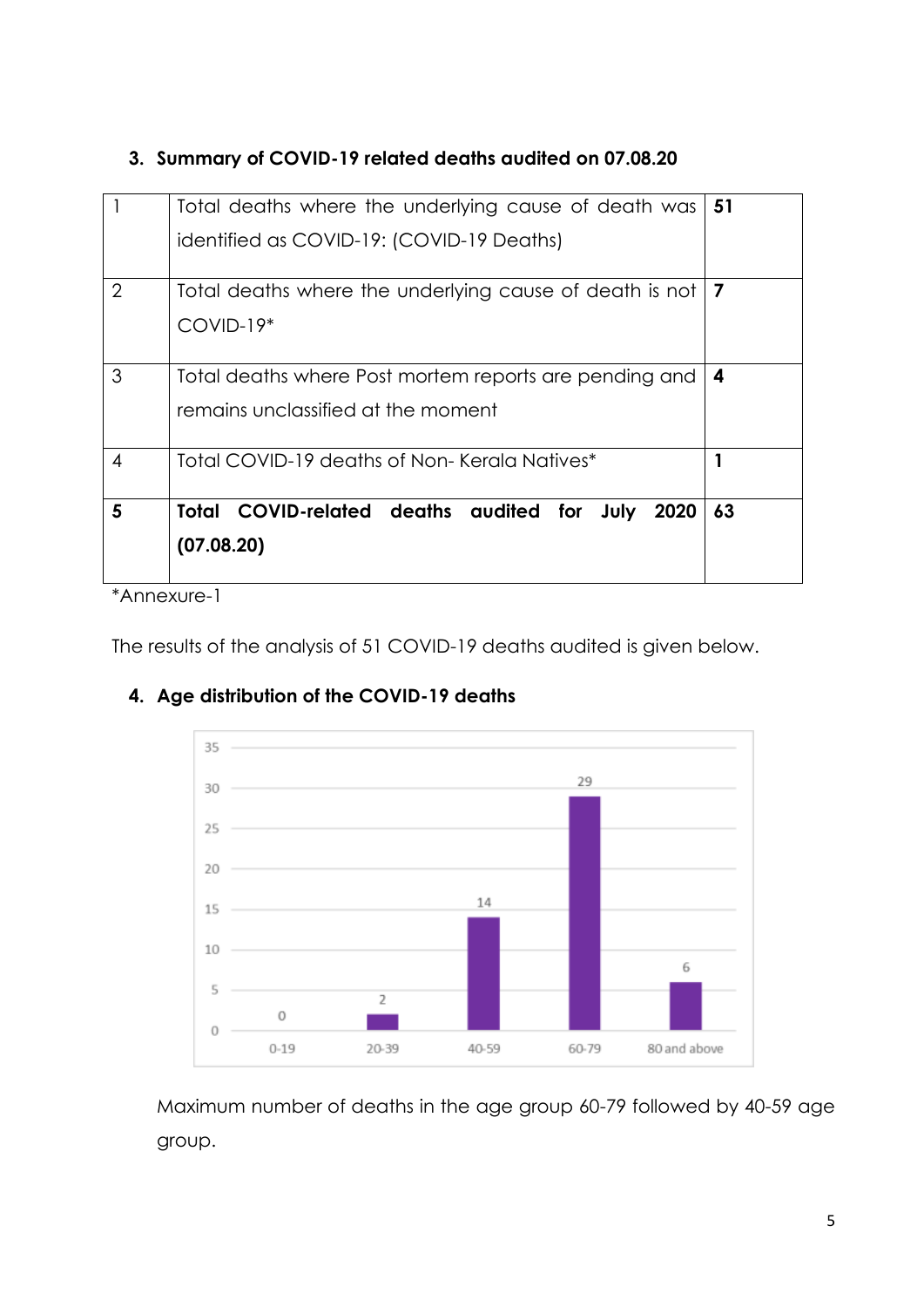The mean age of the patients who had died were 64.8 years with a standard deviation of 13.2. The minimum age among the deceased was 28 and maximum was 85 years



There were no deaths in the age group below 20 years. Age appears to be an important factor in mortality.



#### **5. Gender Distribution of COVID-19 deaths**

More deaths were observed among the males.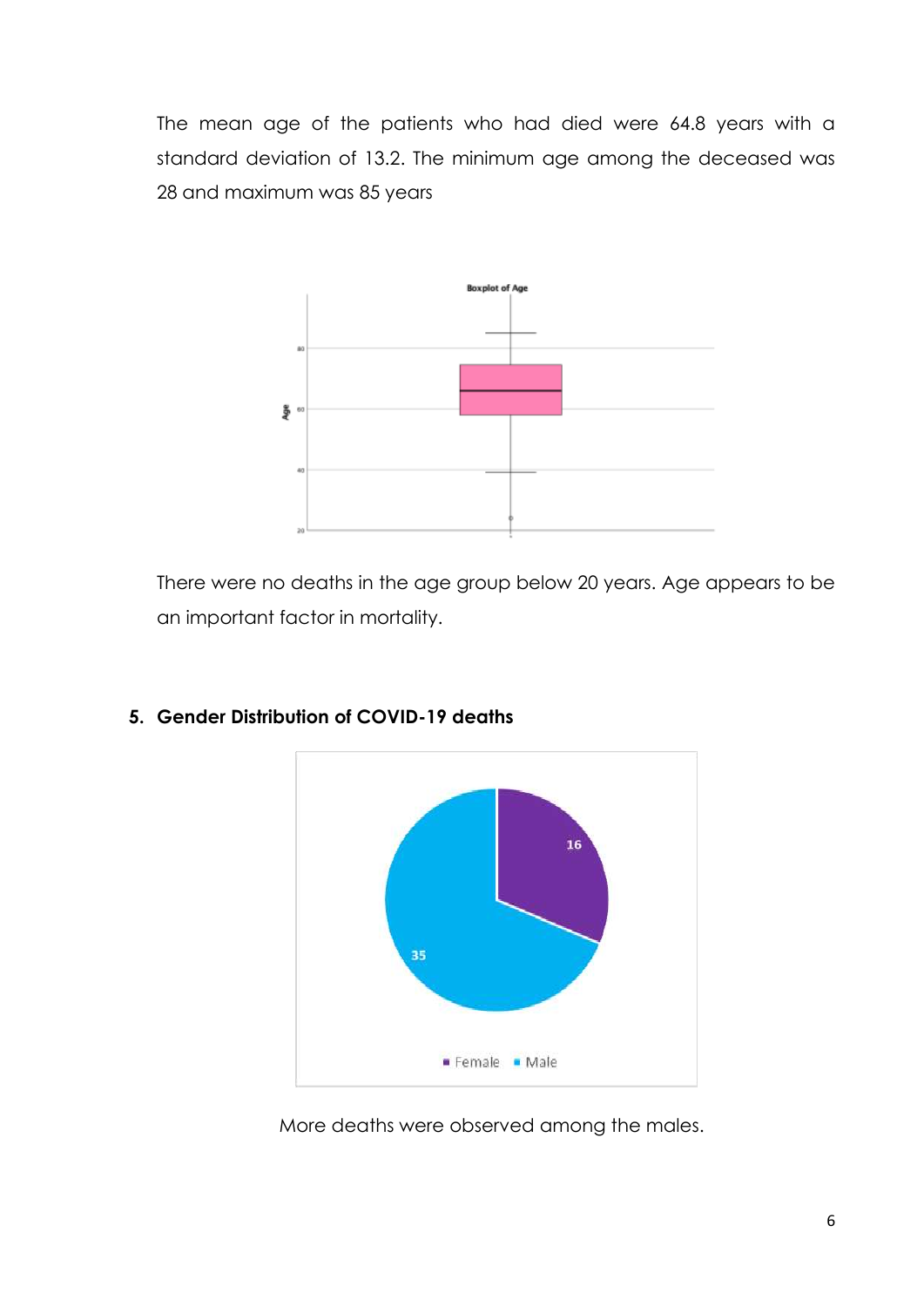### **6. District wise distribution of COVID-19 deaths**



Ernakulam district recorded the maximum number of deaths followed by Thiruvananthapuram district



#### **7. Travel history among the COVID-19 Deaths**

More deaths were observed among those without travel history.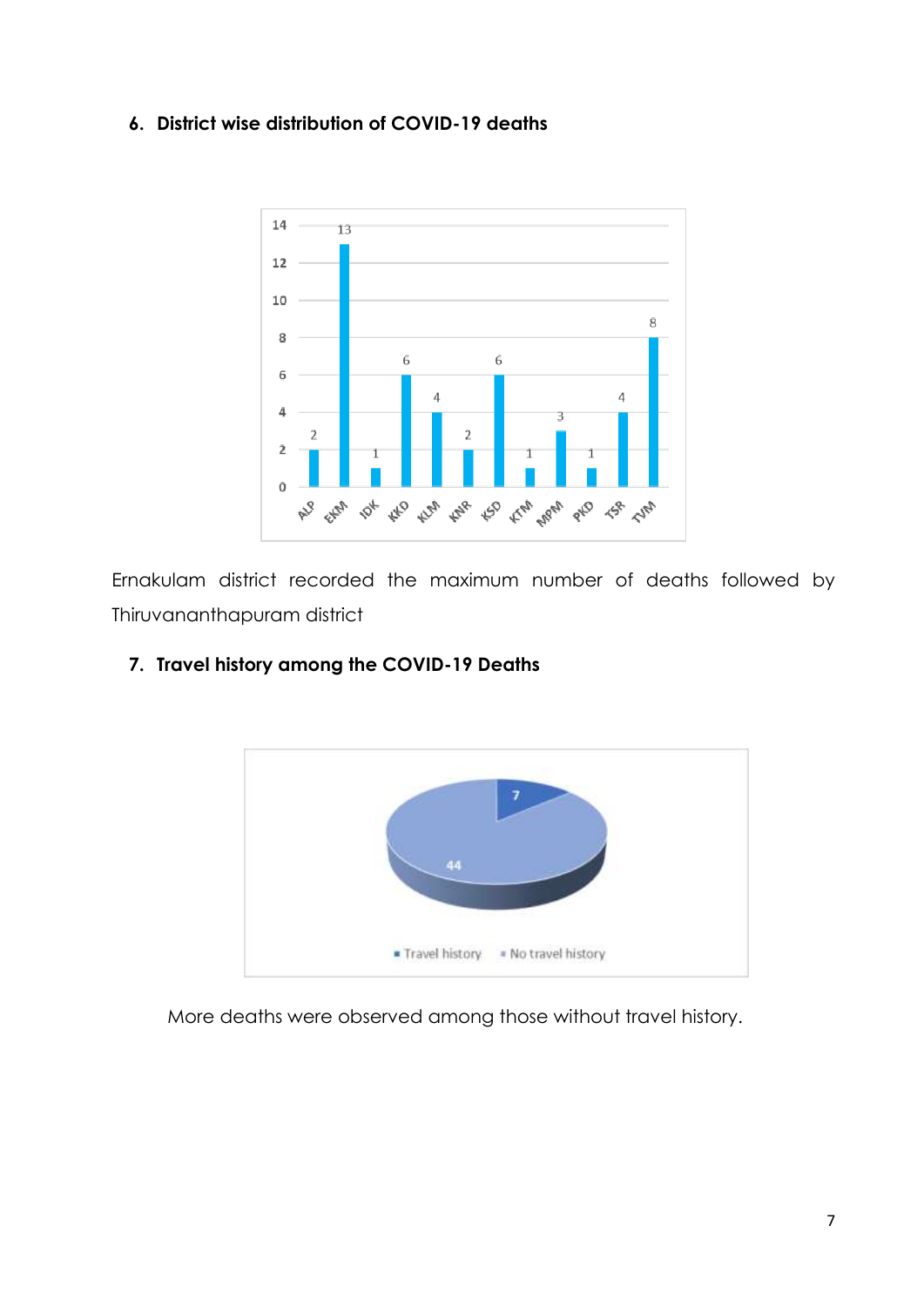#### **8. Trend of COVID-19 deaths**



The trend of deaths was on the increase after mid of July.

| 7. Distribution of major comorbidities among the COVID-19 Deaths. |
|-------------------------------------------------------------------|
|                                                                   |

| Comorbidity     | Number (% out of 51) |
|-----------------|----------------------|
| No comorbidity  | 3(6%)                |
| Hypertension    | 33 (65%)             |
| <b>Diabetes</b> | 35 (69%)             |
| Cancer          | 6(12%)               |

The major comorbidities of the COVID-19 deaths were Hypertension and Diabetes.

There were six cancer patients who had died due to COVID-19.

Three persons who had died did not have any comorbidities.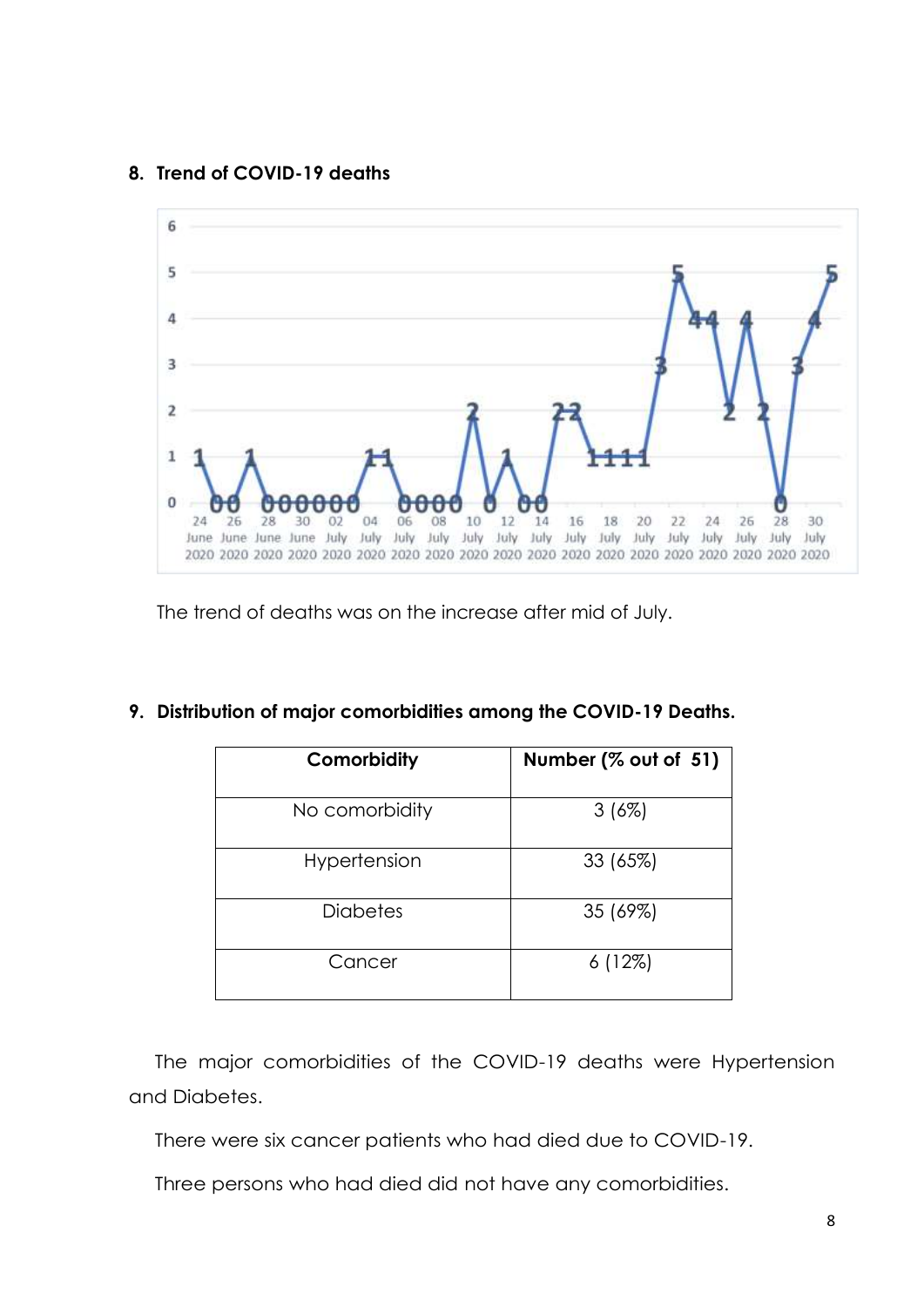## *Annexure-1*

**Details of deaths where the underlying cause of death is not COVID-19 and those excluded from Kerala COVID death list.**

| SI:<br>${\sf N}$<br>O. | <b>Distric</b> | Name of<br>the<br>decease<br>d | Ag<br>$\mathsf{e}$ | G<br>$\mathsf{e}$<br>n<br>d<br>e<br>r | Date<br>of<br>Arriv<br> a | Dat<br>e of<br>Res<br>ult | Dat<br>e of<br>de<br>ath | Comorbi<br>dity-<br>Cause of<br>Death           | Underl<br>ying<br>cause<br>of<br>death<br><b>COVI</b><br>D/<br>NON-<br><b>COVI</b><br>$\mathsf{D}$ | <b>REMARK</b><br>$\mathsf{S}$ |
|------------------------|----------------|--------------------------------|--------------------|---------------------------------------|---------------------------|---------------------------|--------------------------|-------------------------------------------------|----------------------------------------------------------------------------------------------------|-------------------------------|
| $\mathbf{1}$           | <b>TVM</b>     | SDAC7/8<br>$/20-2$             | 45                 | M                                     |                           |                           | $26 -$<br>Jun<br>20      | CA<br><b>STOMAC</b><br>H with<br>metastas<br>is | NON-<br><b>COVI</b><br>D<br><b>DEATH</b>                                                           |                               |
| $\overline{2}$         | <b>KKD</b>     | SDAC7/8<br>$/20-4$             | 68                 | M                                     |                           | $01 -$<br>Jul-<br>20      | $27 -$<br>Jun<br>20      | HTN,<br>CAD                                     | NON-<br><b>COVI</b><br>D<br><b>DEATH</b>                                                           | <b>SUICIDE</b>                |
| 3                      | <b>ALP</b>     | SDAC7/8<br>$/20-12$            | 47                 | M                                     | $02 -$<br>Jul-<br>20      | $14-$<br>Jul-<br>20       | 12<br>Jul-<br>20         | CA<br>STOMAC<br>H                               | NON-<br><b>COVI</b><br>D<br><b>DEATH</b>                                                           |                               |
| $\overline{4}$         | <b>KNR</b>     | SDAC7/8<br>$/20-14$            | 64                 | F                                     |                           | $30-$<br>Jul-<br>20       | $12 -$<br>Jul-<br>20     | Ca<br>Colon<br>with<br>Lung<br>Metastas<br>is   | NON-<br><b>COVI</b><br>D<br><b>DEATH</b>                                                           |                               |
| $\overline{5}$         | <b>IDK</b>     | SDAC7/8<br>$/20-15$            | 59                 | F                                     |                           | $15 -$<br>Jul-<br>20      | $12 -$<br>Jul-<br>20     | CAD                                             | NON-<br><b>COVI</b><br>D<br><b>DEATH</b>                                                           | <b>ACUTE</b><br>MI            |
| 6                      | <b>KSD</b>     | SDAC7/8<br>$/20-37$            | 68                 | M                                     |                           | $20 -$<br>Jul-<br>20      | $23 -$<br>Jul-<br>20     | DM,<br>CKD,<br>CLD,<br><b>PHTN</b>              | NON-<br><b>COVI</b><br>D<br><b>DEATH</b>                                                           | <b>ACUTE</b><br>MI            |
| $\overline{7}$         | <b>MPM</b>     | SDAC7/8<br>$/20 - 45$          | 71                 | M                                     |                           | $19-$<br>Jul-<br>20       | $26 -$<br>Jul-<br>20     | HTN, DM                                         | NON-<br><b>COVI</b><br>D<br><b>DEATH</b>                                                           | <b>ACUTE</b><br>MI            |